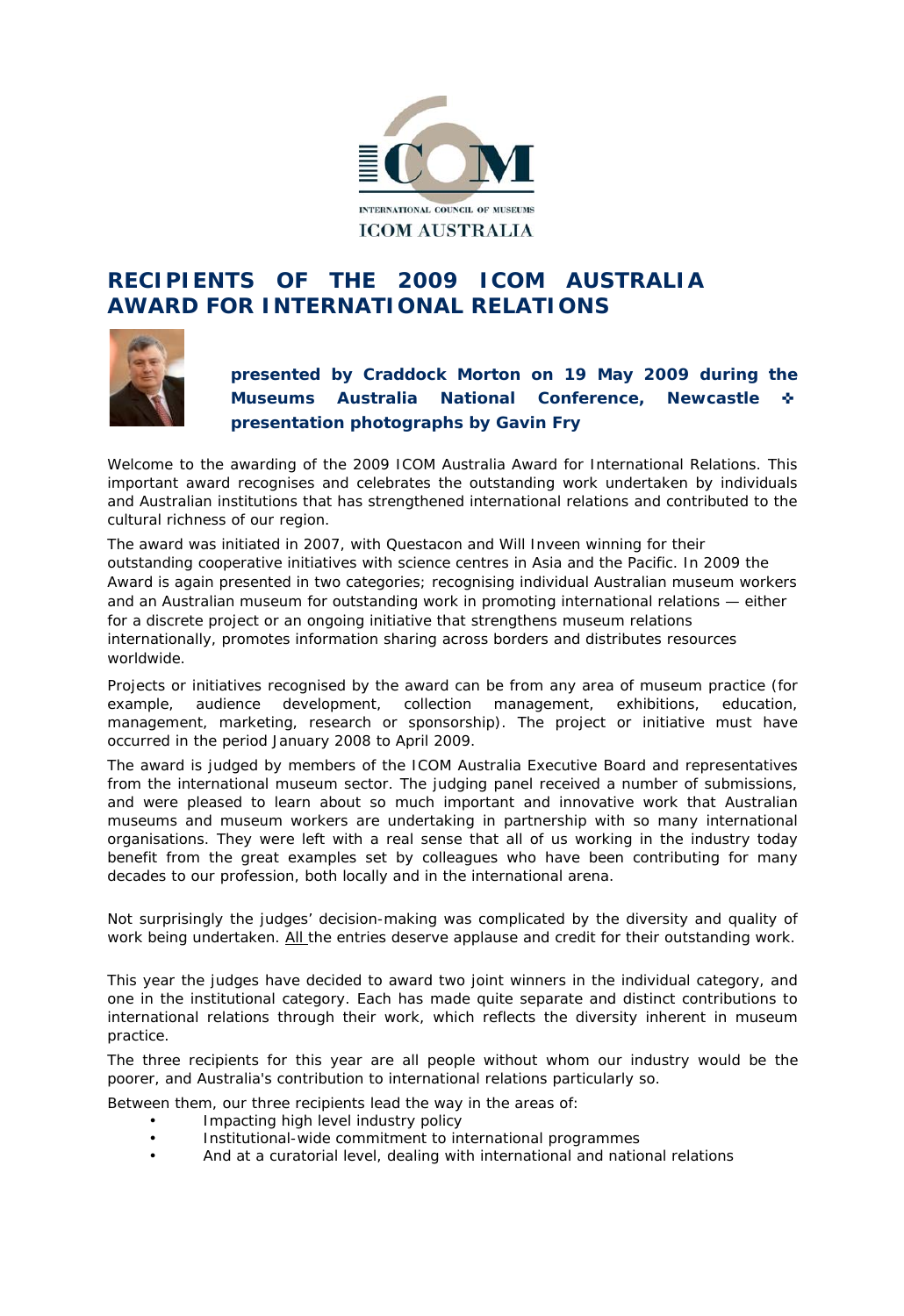The judges therefore decided the following: The **institutional award** goes to **RMIT Gallery**  in Melbourne, **with special acknowledgement of the leadership of its Director, Suzanne Davies**.





Craddock Morton with Sarah Morris **Sarah Morris, RMIT Gallery** Sarah Morris, RMIT Gallery

RMIT Gallery's continued focus amply fulfils the ICOM and UNESCO agenda of increasing cross-cultural awareness. This is achieved particularly through a commitment to presenting the work of international art, craft and design in Australia, as well as developing ongoing presentations of the work of Australian artists, designers and craftspeople internationally, in particular in India and Germany.

Suzanne Davies is the Director and Chief Curator, a position that she has held since the opening of the gallery in 1996. Under her leadership the Gallery has undertaken international initiatives including, but not limited to:

• *Threading the Commonwealth*, an exhibition for the Melbourne

Commonwealth Games, which focused on work from 57 countries, which has led to a project for the forthcoming Delhi Commonwealth Games.

With the support of the Department of Foreign Affairs, sending exhibitions to Malaysia, Singapore, and India.

• A strong relationship with the Goethe Institute, which has brought many projects to the gallery.

• Numerous exhibitions presented in conjunction with artists and galleries from Singapore, China, Germany, Hong Kong and many others.

Sarah Morris (Exhibitions Coordinator, RMIT) accepted the award on behalf of her institution.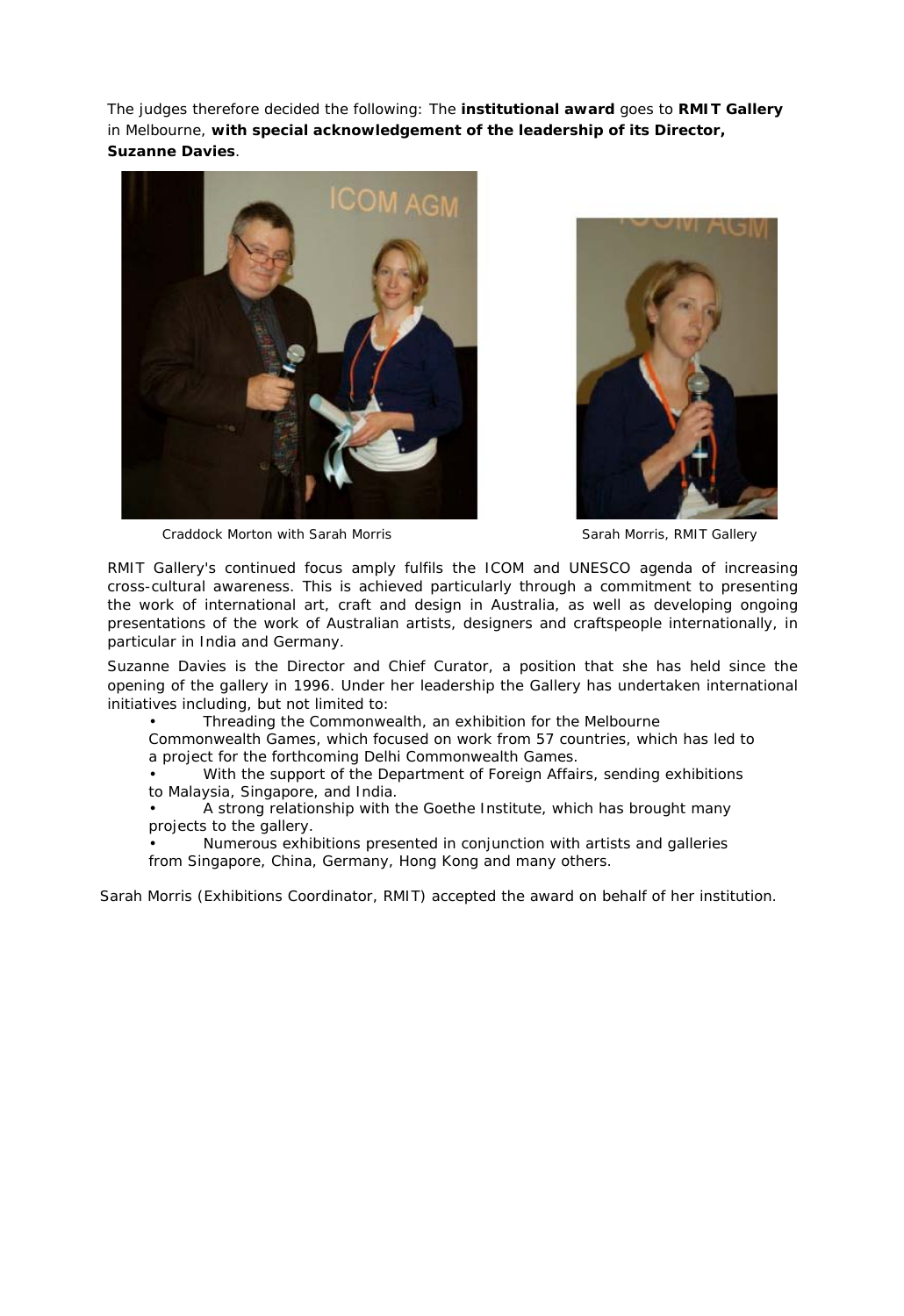The judges found it impossible to separate two further industry leaders, and so unanimously have decided to jointly award the individual award to two people.

Firstly, the **individual award** to be **jointly presented** to **Dr Ron Vanderwal**, Senior Curator – Anthropology (Oceania) at Museum Victoria.





Craddock Morton with Ron Vanderwal **Ron Vanderwal, Museum Victoria** 

Ron is recognized for his personal engagement with the people and museum collections of the Pacific region, in particular those of Fiji and the Fijian Diaspora in Australia. His humanist perspective and respect for indigenous culture continues to make a long-standing contribution, which benefits both Fiji and Australia, and especially their museums.

For more than 25 years, Ron Vanderwal has been associated with the anthropological collections at Museum Victoria, principally those from the Torres Strait and the Pacific Islands. During this period, Ron's professional standing in Australia's museum community has come to be defined by that association, in large part because of his expert knowledge of its archaeological and ethnographic components, and his general insights into the art and material culture of the Pacific.

Of equal importance, however, are the connections that Ron has with the peoples from whose traditional homelands the collections were derived. Ron has always been a passionate champion of Indigenous rights, especially with regard to cultural heritage, and over the years has developed close professional and personal relationships with many of the Indigenous people with whom he has worked. He is particularly committed to supporting their selfmanagement of their own collections, and improving self-determination.

The particular project that we also wish to highlight with this award is the long-standing and multi-dimensional association with the Fiji Museum, which prophetically started at the ICOM General Conference in Melbourne in 1998. This led to an MOU being signed between Melbourne Museum and the Fiji Museum, and has resulted in a number of major initiatives including:

- A web site featuring highlights of Fijian objects in the two museums.
- Development of new collection storage facilities at the Fiji Museum, which
- involved staff exchanges, training, collection assessments.

In the words of Dr Vanderwal's nominee, *I am delighted to nominate Ron for the 2009 ICOM Australia International Relations Award. I can think of no other person who has done as much to build enduring institutional relationships with overseas museums.*